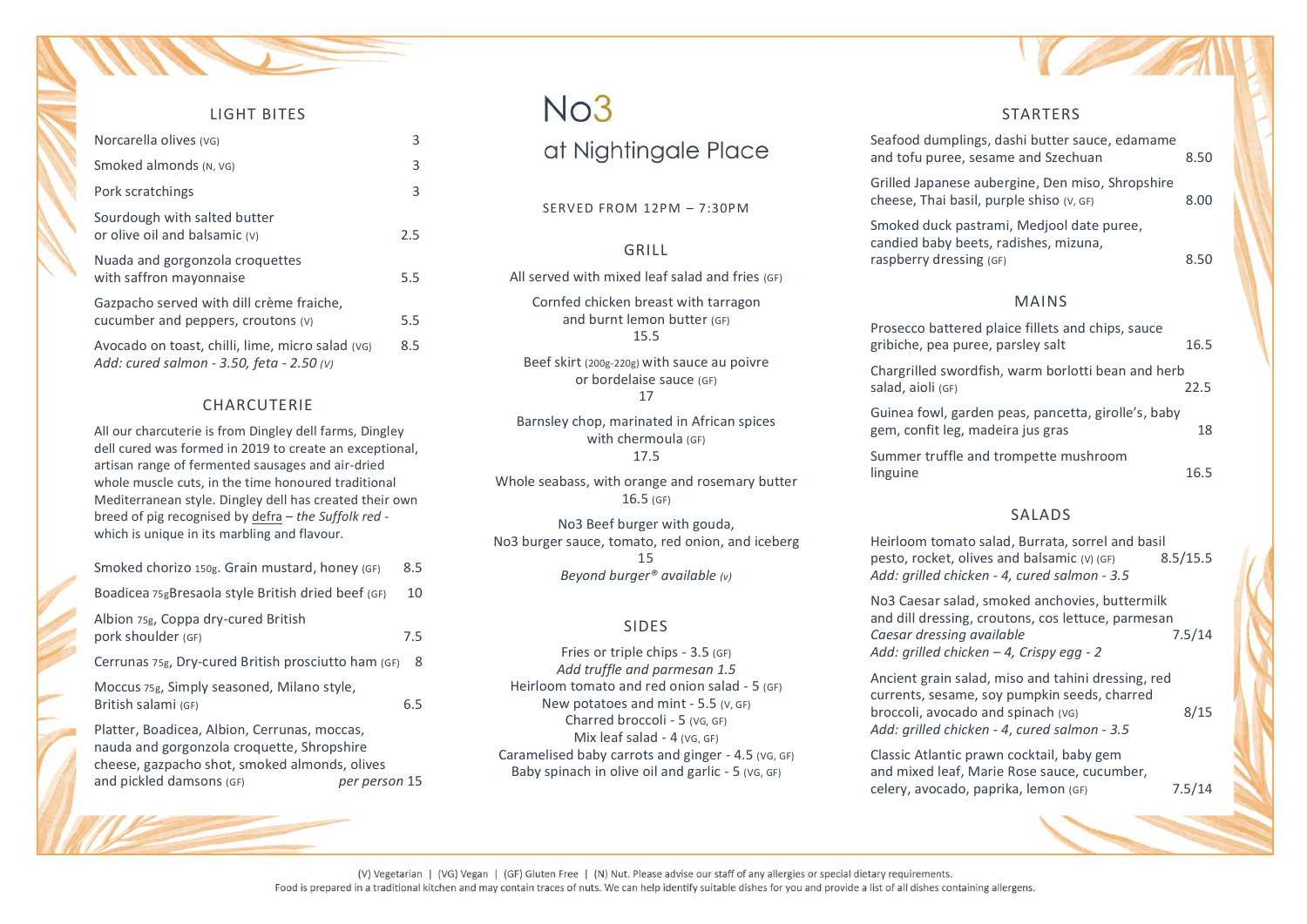$N<sub>0</sub>3$ at Nightingale Place

## BREAKFAST

SERVED FROM 10AM – 3PM

All breakfasts served with either white or brown bread. Our eggs are Lakefield free range eggs



#### NO3 BREAKFASTS

Sausage, streaky bacon, mushroom, tomato and eggs - 8.00 Avocado, spinach, mushroom, tomato and eggs (V) - 8.00 Avocado on toast, chilli and lime and poached eggs (V) - 8.50 *Add cured salmon - 3.50 Add feta - 2.50* Cured salmon and scrambled eggs - 8.50

*Add spinach - 2.50 Add avocado - 4.00*

Eggs (scrambled, poached or fried) on toast, chives and olive oil  $(V)$  – 6.00

#### **SANDWICHES**

*All sandwiches served with mixed salad and fries* Grilled chicken panini - 13.00 Pesto, Portobello mushroom and wild rocket Grilled cheese on sourdough (V) - 11.50 Gruyere, cheddar, mustard, caraway jam Mediterranean ciabatta (VG) - 10.50 Roasted peppers, courgette, sorrel pesto *Add feta - 2.50 Add grilled chicken - 4.00*

#### EXTRAS

Sausages - 3.50 Bacon - 3.50 Flat Mushrooms – 2.00 2 Eggs (poached, fried or scrambled) - 2.50 Cured salmon - 3.50 Smashed avocado – 4.00



(V) Vegetarian | (VG) Vegan | (GF) Gluten Free | (N) Nut. Please advise our staff of any allergies or special dietary requirements. Food is prepared in a traditional kitchen and may contain traces of nuts. We can help identify suitable dishes for you and provide a list of all dishes containing allergens.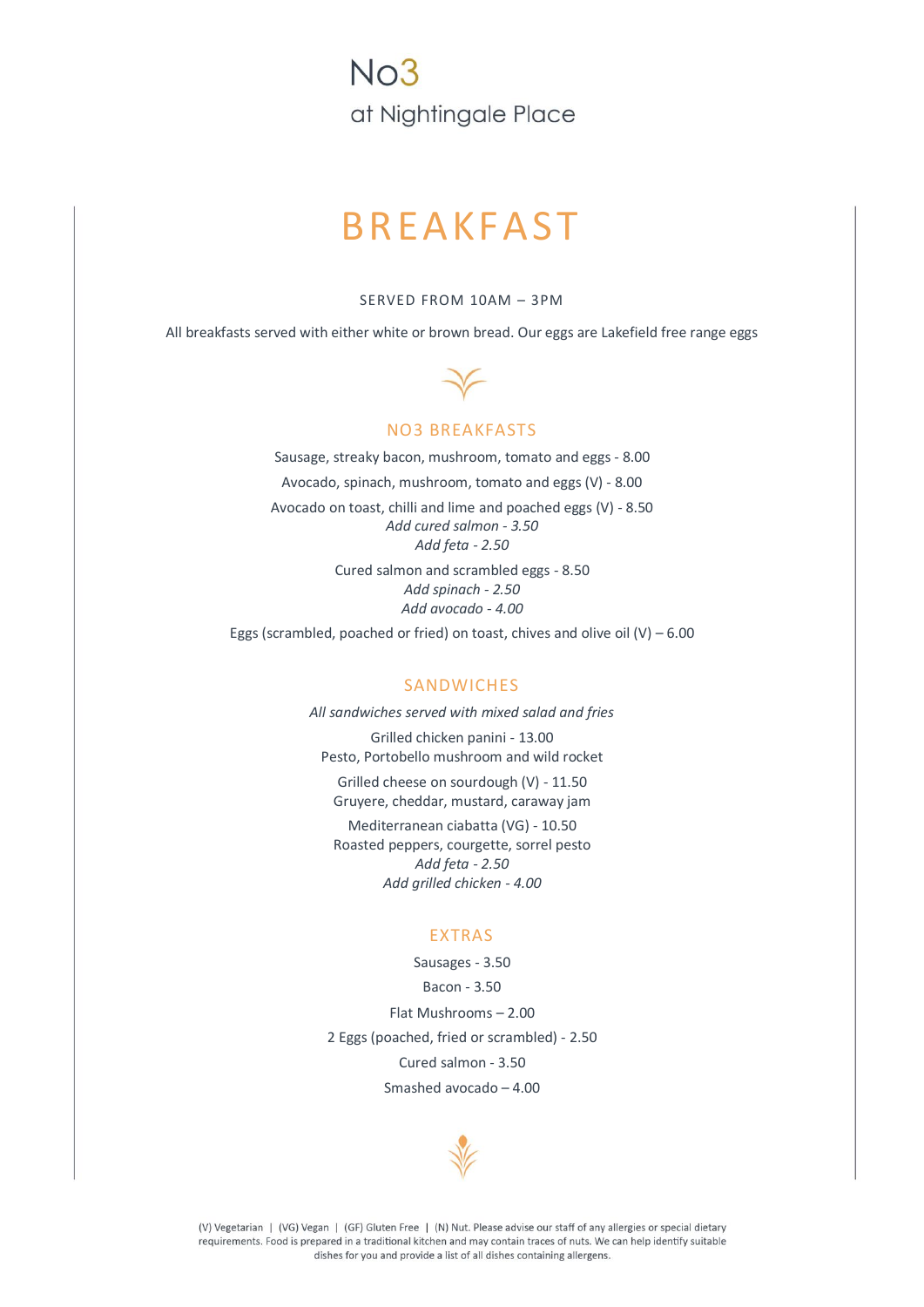### $N<sub>0</sub>$ 3 at Nightingale Place

# EVENING A LA CARTE

MONDAY – SATURDAY 6PM – 10PM



#### STARTERS

Spiced globe artichoke and heirloom tomato salad, burrata, saffron and cumin (GF, V) 9

Grilled Japanese aubergine, den miso, Shropshire cheese, spring onion, Thai basil, purple shiso (V) 8

Salmon and prawn steamed dumplings, edamame and tofu puree, dashi butter sauce, green chilli, Szechuan chilli oil, sesame

8.5

Smoked duck pastrami, medjool dates, candy baby beetroot, radishes, mizuna, raspberry dressing (GF)

8.5

Seared scallops, roasted cauliflower and puree, shellfish bisque, jersey royal, chervil crisp (GF)

15

Chargrilled quail, garden pea hummus, chicory and French bean salad, sumac, preserved lemon dressing (GF) 9.5

#### MAINS

Chargrilled swordfish, warm borlotti bean and herb salad, aioli (GF)

22.5

Pan fried pollock, pollock fritter, horseradish mash, broad beans, saffron sauce, orange oil, sea herbs, almond and apricot crumb (GF, N)

20

Saffron risotto, gorgonzola, chickweed and thyme cress (V, GF)

#### 8.5/15.5

New Zealand lamb rump, summer vegetables, belly croquette, charred new season garlic, consommé, mint salsa

20.5

Summer truffle and trompette mushroom linguine (v)

16.5

Guinea fowl, garden peas, pancetta, girolle's, baby gem, confit leg, madeira jus gras

18

Ancient grain salad, miso and tahini dressing, quinoa, freekeh, buckwheat, avocado, spinach, charred broccoli, soy pumpkin seed, sesame, red currents (VG)

8/15, Add cured salmon 3.5



(V) Vegetarian | (VG) Vegan | (GF) Gluten Free | (N) Nut. Please advise our staff of any allergies or special dietary requirements. Food is prepared in a traditional kitchen and may contain traces of nuts. We can help identify suitable dishes for you and provide a list of all dishes containing allergens.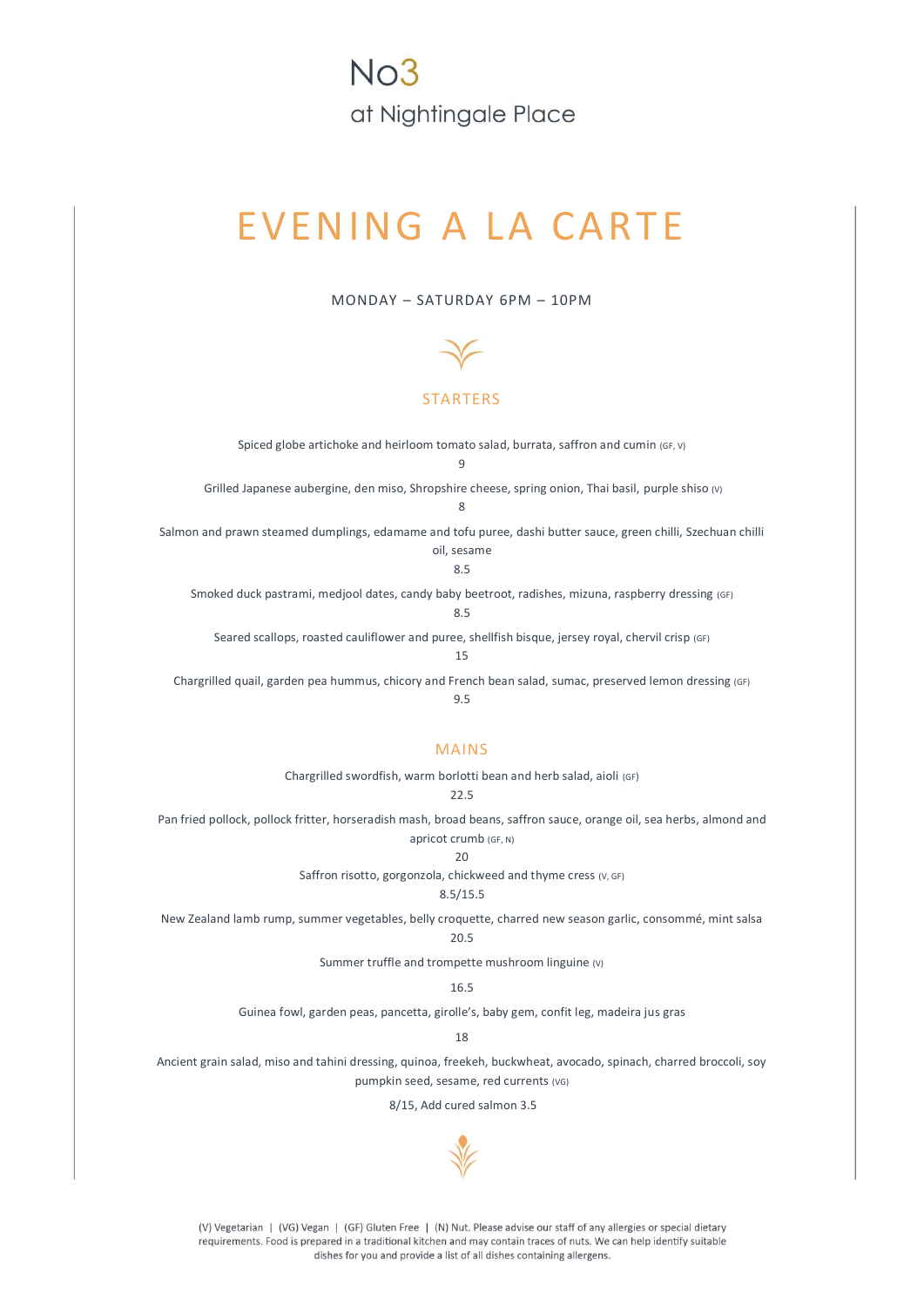### $N<sub>0</sub>3$ at Nightingale Place

# EVENING A LA CARTE

#### MONDAY – SATURDAY 6PM – 10PM



#### SHARERS

(PLEASE BE ADVISED THERE WILL BE A 30-40MIN COOK TIME)

Whole pan-fried plaice on the bone, crispy garlic, girolle mushrooms, capers, lemon, burnt butter (GF)

40

Chateaubriand, sauce au poivre, dried thyme tomato, portobello mushroom, watercress (GF)

70

Whole roasted chicken, black garlic, white wine and lemon, new potatoes (GF)

36

#### FROM THE GRILL (GF)

Bavette 210g 13, Ribeye 210g 20, Sirloin 250g 29, T-bone 400g 38

½ chicken 11

Swordfish loin 16, Whole seabass 12.5

#### SAUCES & BUTTERS (GF)

Bearnaise 3.5

Peppercorn 2.5

Bordelaise 2.5

Mustard 3

Orange and rosemary butter 3.5

Gorgonzola butter 4

Tarragon and burnt lemon butter 3.5

#### SIDES

Fries or triple chips (GF) 3.5 / add truffle and parmesan 1.5 Heirloom tomato and red onion salad 5 (GF, VG) Baby new potatoes 5 (GF, V) Charred tender stem broccoli 5 (GF, V) Mix leaf salad 4 (GF, VG) Caramelized baby carrots and ginger 4.5 (GF, VG) Baby spinach in olive oil with garlic 4.5 (VG)



(V) Vegetarian | (VG) Vegan | (GF) Gluten Free | (N) Nut. Please advise our staff of any allergies or special dietary requirements. Food is prepared in a traditional kitchen and may contain traces of nuts. We can help identify suitable dishes for you and provide a list of all dishes containing allergens.